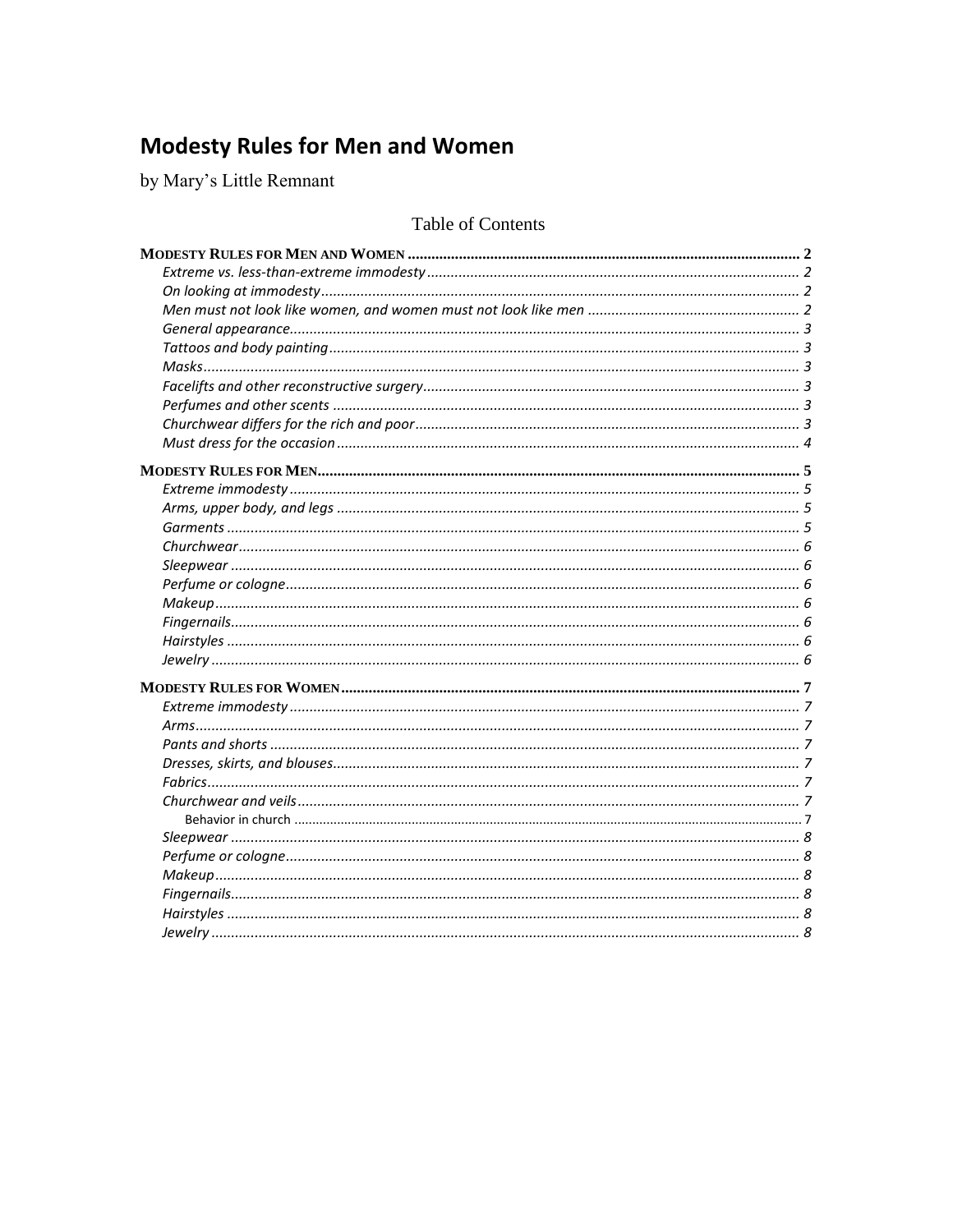# <span id="page-1-0"></span>**Modesty Rules for Men and Women**

*"Let your modesty be known to all men. The Lord is nigh."* (Philippians 4:5)

The modesty rules in this article apply to all men and all women and thus to believers and unbelievers. However, modesty rules for Catholic religious men and women are more restrictive to one degree or another according to the rule of their Order.

Whoever violates a rule of modesty commits a fault or a sin (venial or mortal) depending on the severity of the immodesty.

#### <span id="page-1-1"></span>**Extreme vs. less-than-extreme immodesty**

Extreme immodesty is the exposing of the flesh of a man or woman that is so immodest that all must turn away from viewing it unless the situation allows or requires it. If the situation allows or requires it, it is not immodest at all.

All other forms of immodesty are less than extreme and hence persons can view lessthan-extreme immodesty in all situations without committing a fault or a sin. But the person who is immodest commits a fault or a sin (venial or mortal).

#### <span id="page-1-2"></span>**On looking at immodesty**

While persons who are immodest are guilty of a fault or a sin, not all those who look at immodest persons are guilty of a fault or a sin.

- Regarding persons whose immodesty is extreme, one must never look at them unless the situation allows it (such as spouses looking upon one another in private) or requires it (such as a doctor or nurse examining a patient). Outside of these and similar situations, one must turn away from extreme immodesty as soon as one sees it if possible. Hence videos or pictures that show extreme immodesty must be censored by covering the extreme immodesty.
- Regarding persons whose immodesty is less than extreme, one can look at them in all situations without having to turn away from them. Hence videos or pictures that show less-than-extreme immodesty do not have to be censored.

#### <span id="page-1-3"></span>**Men must not look like women, and women must not look like men**

Men must look like men, and women must look like women. Hence men who try or desire to look like women, or act like women, or be women commit a mortal sin against the natural law. And women who try or desire to look like men, or act like men, or be men commit a mortal sin against the natural law:

"A woman shall not be clothed with man's apparel, neither shall a man use woman's apparel, for he that doeth these things is abominable before God." (Deut. 22:5)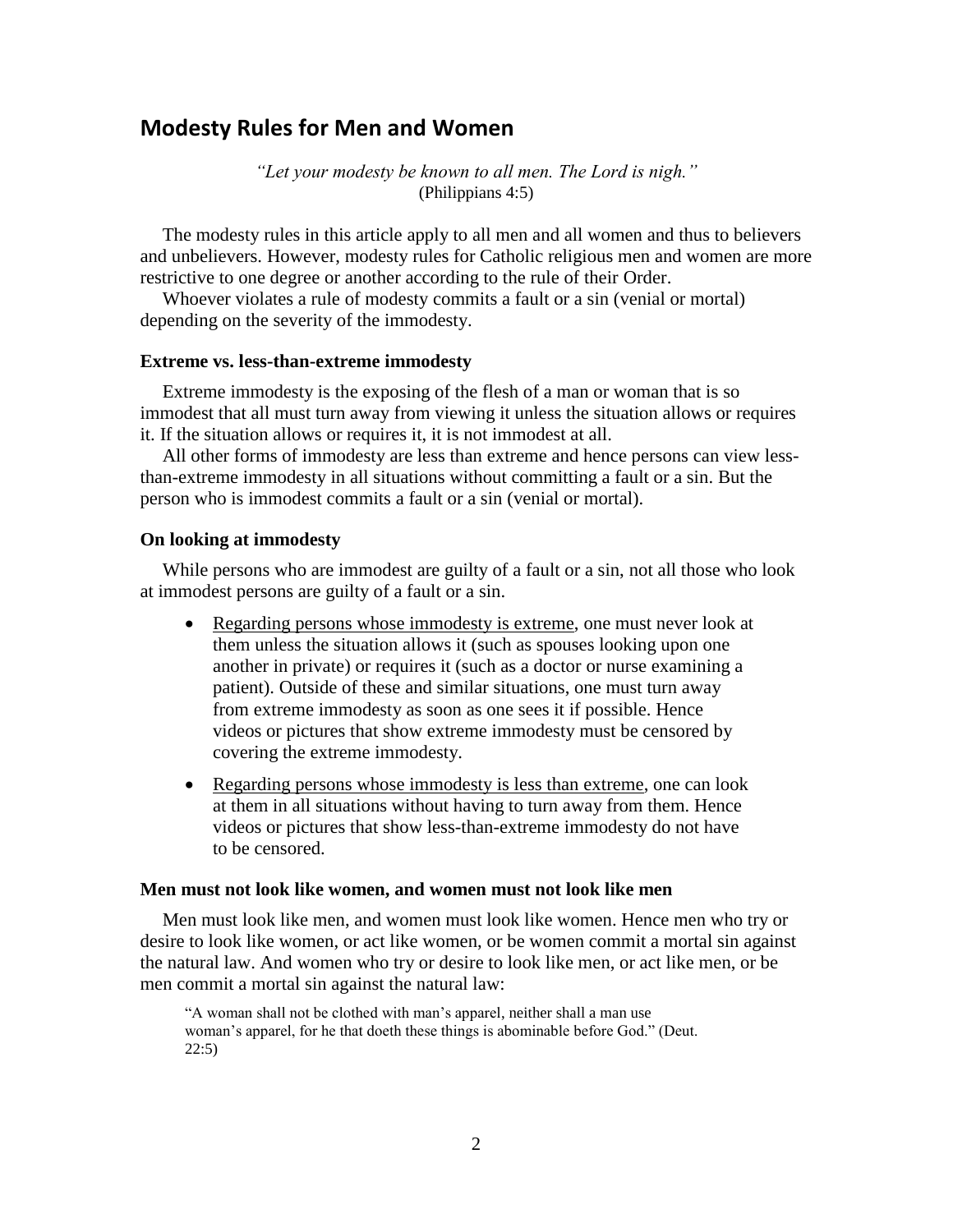An exception would be to disguise oneself for a just cause. For example, a man who dresses like a woman or a woman who dresses like a man to escape detection from an enemy is not guilty of a fault or any sin for doing so:

*Roman Martyrology*, 4/28: "At Alexandria, the martyrdom of the virgin St. Theodora. For refusing to sacrifice to idols, she was sent to a place of debauchery; but one of the brethren, named Didymus, through the admirable providence of God, delivered her by quickly exchanging garments with her. He was afterwards beheaded and crowned with her in the persecution of Diocletian, under the governor Eustratius."

#### <span id="page-2-0"></span>**General appearance**

Men and women must not dress or appear in any other way to be immoral, ostentatious, idolatrous (such as by dressing like a Hindu), or heretical (such as by dressing like an Anglican or a Pilgrim).

# <span id="page-2-1"></span>**Tattoos and body painting**

Tattoos and body painting are forbidden. Tattoos previously done must be removed or must be hidden if they cannot be removed. Tattoos to identify slaves or prisoners are not immoral as long as they are not immodest or do not represent false religions or false gods.

# <span id="page-2-2"></span>**Masks**

Masks must not be worn unless a situation requires it (such as hiding one's identity from an enemy, or for a health reason). Masks must not be worn as do the pagans for Halloween or other entertainments and feasts as this is immoral, vain, buffoonery, and also idolatrous if the masks represent false gods or false religions.

### <span id="page-2-3"></span>**Facelifts and other reconstructive surgery**

Facelifts and other reconstructive surgery are not allowed except for health reasons or to eliminate gross physical defects (this does not include defects caused by natural aging). Hence men and women must accept their natural God-given physical attributes and the natural aging process that God has ordained. Therefore they must not do anything to change their natural physical attributes or natural signs of aging (such as doing anything directly to remove skin wrinkles, although skin moisturizers are allowed because the purpose is not to remove wrinkles but to moisturize the skin, even though wrinkles may be incidentally removed).

#### <span id="page-2-4"></span>**Perfumes and other scents**

Perfumes and other scents that are pagan or overwhelming are forbidden.

#### <span id="page-2-5"></span>**Churchwear differs for the rich and poor**

Richer people dress more formally than poorer people, and this is normal. Whitecollar workers dress formally and blue-collar workers do not, and this is normal. However, what is not normal but sinful is to respect richer people over poorer people, white-collar workers over blue-collar workers, based solely upon the fact that one is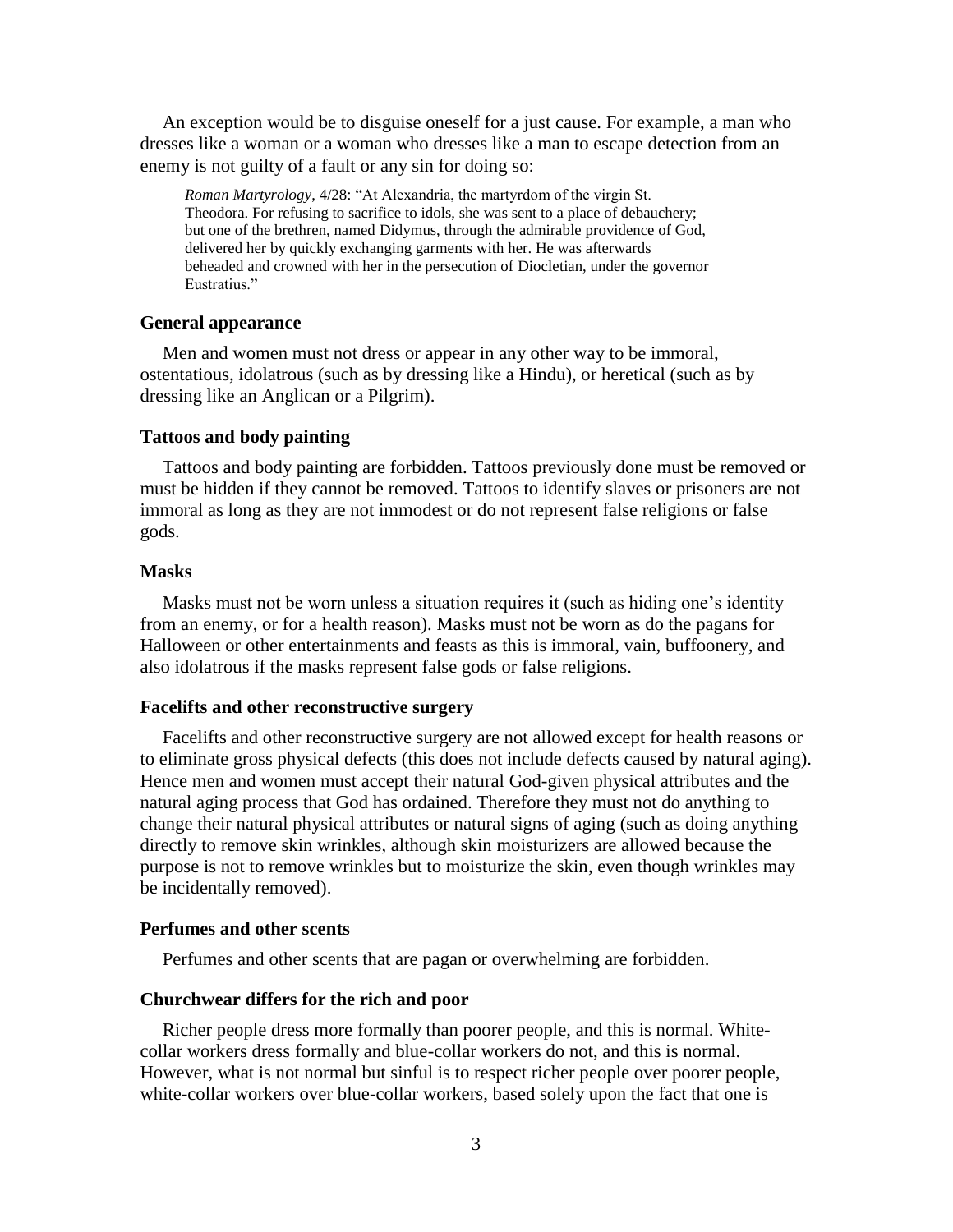richer than the other or more formally dressed than the other. Hence it is sinful when churches or chapels require those attending Mass to dress the same (such as by commanding poor people to dress like rich people, or blue-collar workers to dress like white-collar workers). They violate God's commandment, as spoken by St. James, to treat the rich and poor, the richly dressed and poorly dressed, the white-collar worker and blue-collar worker the same in the church:

"My brethren, have not the faith of our Lord Jesus Christ of glory with respect of persons. For if there shall come into your assembly a man having a golden ring, in fine apparel, and there shall come in also a poor man in mean attire, and you have respect to him that is clothed with the fine apparel and shall say to him: Sit thou here well; but say to the poor man: Stand thou there, or sit under my footstool: Do you not judge within yourselves, and are become judges of unjust thoughts? Hearken, my dearest brethren: Hath not God chosen the poor in this world, rich in faith, and heirs of the kingdom which God hath promised to them that love him? But you have dishonoured the poor man. Do not the rich oppress you by might? And do not they draw you before the judgment seats?" (Ja. 2:1-6)

Hence to command blue-collar workers to wear white-collar clothes (such as formal shirts, ties, and suit coats, or some other formal wear) in order to attend Mass is sinful respect of richer people and white-collar workers and to dishonor poorer people and bluecollar workers. Thus Catholics are forbidden to attend Mass at these sinful churches.<sup>1</sup>

The churchwear required for people attending Mass is to wear their best and cleanest clothes according to their means and station in life. Hence farmers should wear their best and cleanest jeans or overalls and cleanest shirts. And extremely poor persons must wear the least dirty of all their clothes and rags; and when they attend Mass in dirty clothes and rags (because they have no choice), let no one mock them or think himself better because of their poor condition.

#### <span id="page-3-0"></span>**Must dress for the occasion**

 $\overline{a}$ 

Rules for modesty differ according to the occasion, such as when sleeping, working, playing, attending Mass or some other formal event, or visiting a church or some other holy place. For example, men can wear shorts and go shirtless when swimming or playing a sport and this would be modest for these occasions. However, they would be immodestly dressed if they were to attend Mass or some other formal event in shorts and shirtless. Another example is that a king can wear pajamas when he is sleeping and this would be modest, but it would be immodest for him to wear pajamas when he is ruling from his throne.

> *"A fruit of the Spirit is…modesty."* (Galatians 5:22-23)

 $<sup>1</sup>$  The only people who must be given a higher place in church are those whose office, rank, or title demands it, such as bishops,</sup> priests, and secular rulers. They are favored and respected not because they are rich or poor or richly dressed or poorly dressed but because of their office, rank, or title.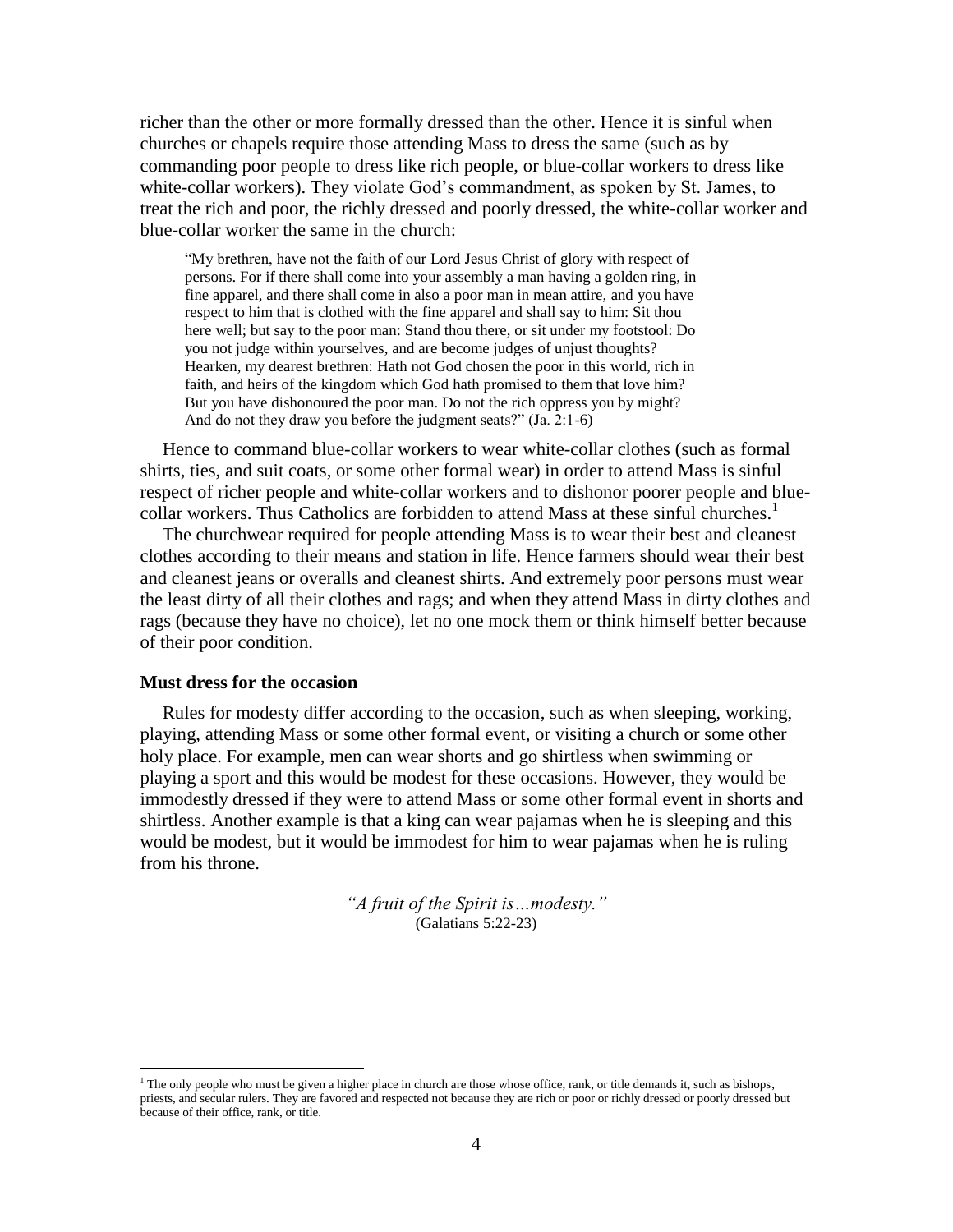# <span id="page-4-0"></span>**Modesty Rules for Men**

#### <span id="page-4-1"></span>**Extreme immodesty**

Extreme immodesty for men is the exposing of their flesh in the area that is around their buttocks and private part, from their waist down to the bottom of the buttocks. The waist starts just above the cleavage where the upper thighs meet the upper body. This cleavage must never be exposed. And the cleavage of the buttocks must not be exposed in any position, whether while standing or bending over. Therefore men must wear pants or shorts that cover the cleavage of the buttocks in all positions. The exposing of flesh in this manner is more common among heavy-set men when they bend over. The solution is to wear their pants higher or wear a longer shirt.

Extreme immodesty for men is also the exposing of the outline of their private part by tight-fitting clothing. However, while it is immodest, it is not extremely immodest for the outline of a cup that covers a man's private part to be exposed by tight-fitting clothes (such as when playing certain sports like boxing, wrestling, and football).

It is extremely immodest to expose the cleavage of men's buttocks by tight-fitting clothing. However, it is not immodest in certain situations (such as when playing certain sports like boxing, wrestling, and football) to expose the buttocks of men by tight-fitting clothes if the cleavage of the buttocks does not show.

#### <span id="page-4-2"></span>**Arms, upper body, and legs**

The flesh of the arms and upper body of men from the waist up can be exposed. The flesh of the legs of men can be exposed from halfway between the bottom of the buttocks to the top of the knee. Men can go shirtless and thus expose all of the flesh of their upper body during certain situations (such as when swimming or playing certain sports). Hence men can go shirtless and wear shorts. However, there are certain situations in which one or more of these things would be immodest (such as when attending Mass, visiting a holy place, or attending a formal gathering). And it is immodest for men to work or eat without a shirt, thus exposing all the flesh of their upper body. Therefore when working or eating, men must wear shirts, whether long-sleeved or short-sleeved or sleeveless.

### <span id="page-4-3"></span>**Garments**

Men must not wear pants or shorts that hang below the waist. Men must not wear pants or shorts in such a way as to expose their underwear. Men must not wear shorts that are shorter than halfway between the bottom of the buttocks to the top of the knee.

Men must not wear tight-fitting clothing unless the situation requires it (such as when scuba diving, wrestling, or playing football).

Men can wear tunics or gowns (such as religious attire, togas, and kilts) as long as these garments do not look like women's dresses. When wearing short tunics such as kilts, they must wear an undergarment to cover the parts of their flesh that must not be exposed.

When wearing shirts, men must not show the flesh of their chest deeper than four fingers breadth below the pit of the throat. To expose the chest lower than this when wearing shirts is to show off one's chest, which is pride and vanity.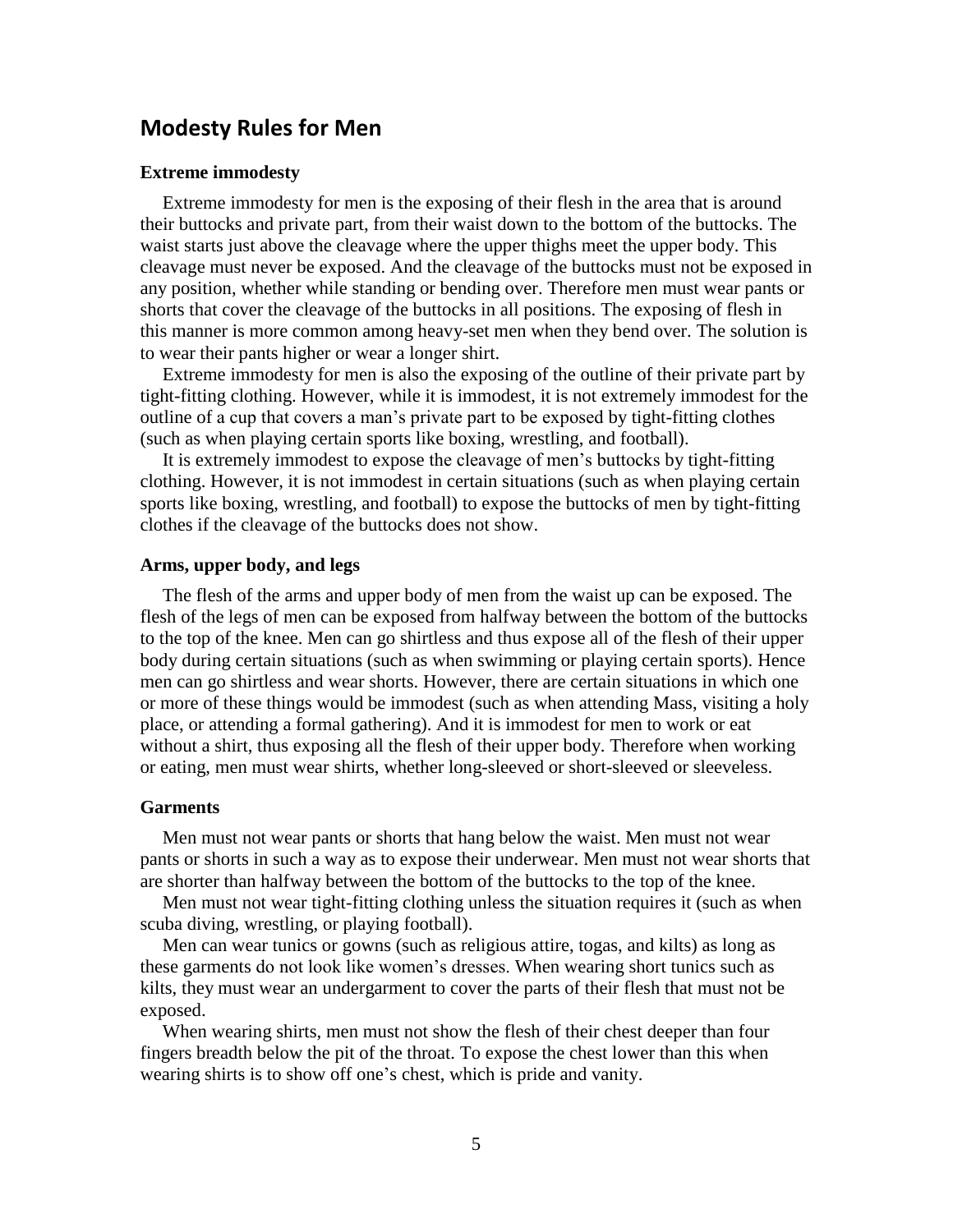### <span id="page-5-0"></span>**Churchwear**

When attending Mass or visiting churches or other holy places, men must wear pants and shirts that are not tight and shirts that are long sleeved. If they wear tunics or gowns, their garment must reach at least to the bottom of the calf muscle. And their garments must be as clean as possible. They can wear shoes, sandals, or go barefoot. They must not wear hats or other head coverings (with the exception of bishops and priests and others whose office requires headwear in the church).

#### <span id="page-5-1"></span>**Sleepwear**

Sleepwear must meet the modesty rules for non-churchwear.

# <span id="page-5-2"></span>**Perfume or cologne**

Men must not wear perfume, cologne, or aftershave with a lingering odor, as this is effeminate.

#### <span id="page-5-3"></span>**Makeup**

Men must not wear makeup unless the situation requires it (such as to prevent glare when filming in a studio or playing sports, to change an actor's appearance, to cover facial defects, or for camouflage).

#### <span id="page-5-4"></span>**Fingernails**

Men must not have long fingernails or wear fingernail polish, as this is effeminate.

# <span id="page-5-5"></span>**Hairstyles**

Men can have long or short hair as long as the hairstyle is not effeminate, ostentatious, idolatrous, or heretical. Men must not wear wigs or toupees except to disguise themselves or for a just cause (such as to cover a physical defect or when acting). However, men cannot wear toupees to cover natural baldness, as this is vain. And men must not dye their hair, as this is vain.

#### <span id="page-5-6"></span>**Jewelry**

Men can wear jewelry (such as required by an office or as a gift from a loved one) as long as it is not effeminate, immoral, ostentatious, idolatrous, pagan, or heretical. Men must not have pierced ears or other body piercing or wear earrings. Pierced ears for slaves or prisoners are not immoral as long as they are not immodest or do not represent false religions or false gods.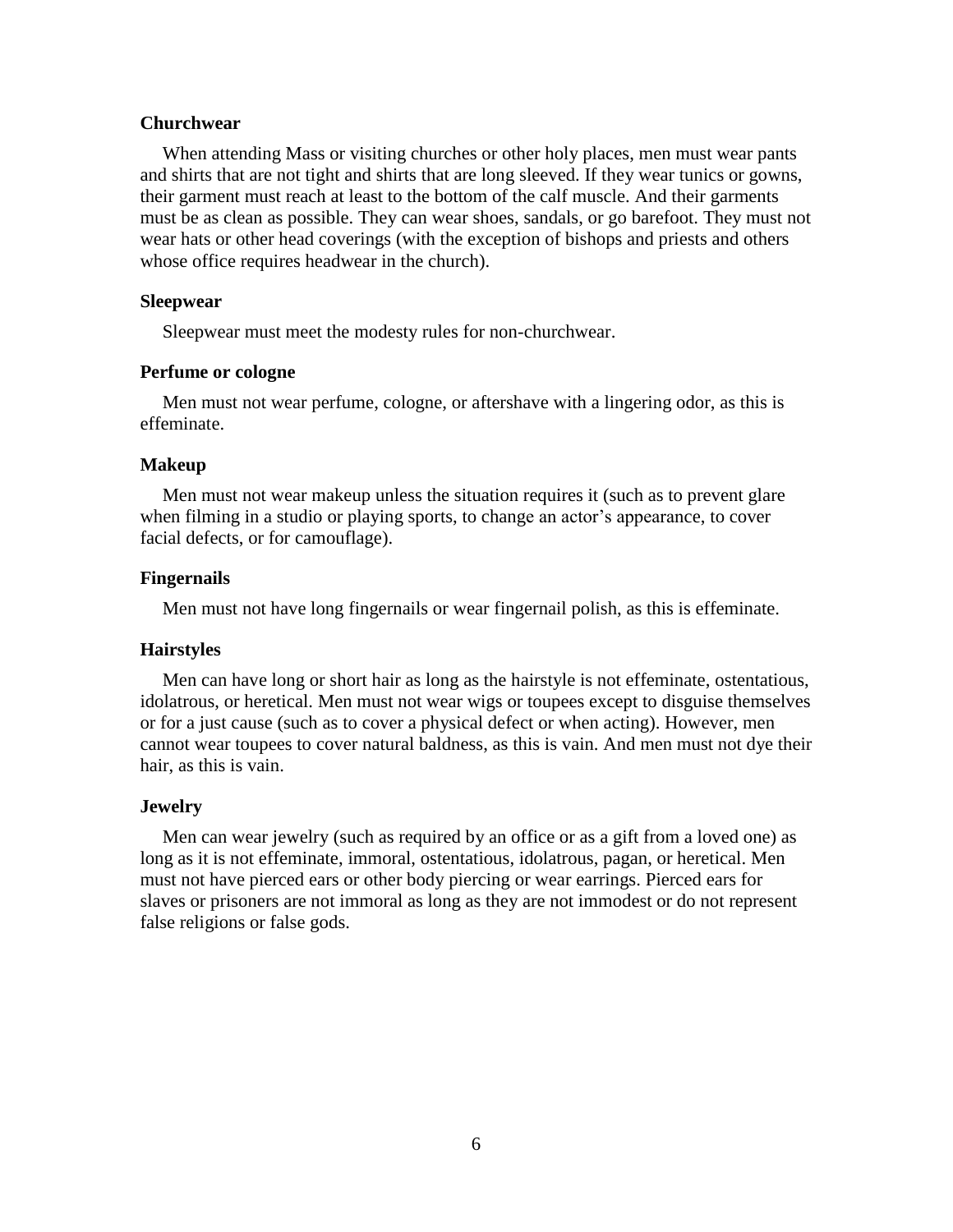# <span id="page-6-0"></span>**Modesty Rules for Women**

#### <span id="page-6-1"></span>**Extreme immodesty**

Extreme immodesty for women is the exposing of their flesh that is from just above the cleavage of the breasts down to the top of the knee, excluding the arms. And it is also the exposing of the outlines of the breasts, private part, or cleavage of the buttocks by tight-fitting clothing.

# <span id="page-6-2"></span>**Arms**

Women can expose their arms.

#### <span id="page-6-3"></span>**Pants and shorts**

Pants and shorts are not to be worn as outer garments by women. Women can wear pants as undergarments under modest dresses or skirts to aid modesty when climbing ladders, hiking, riding a horse or bike, or to stay warm or some other good reason.

#### <span id="page-6-4"></span>**Dresses, skirts, and blouses**

Dresses or blouses that show the flesh of the breasts or its cleavage in any position are immodest. Tight dresses, skirts, and blouses are immodest. Halter, strapless, and thinstrapped dresses or blouses are immodest. Dresses that are backless or deep-cut are immodest. The backs of dresses or blouses must not be cut lower than the level of the arm pit. Skirts or dresses must cover the knees in all positions. Slits in skirts or dresses must only show the flesh below the knee.

### <span id="page-6-5"></span>**Fabrics**

Fabrics that are transparent, laces, nets, organdy, or any other see-through material can only expose the flesh of the arms and below the knee. Flesh-colored fabrics when used to blend in with the flesh other than the arms or below the knee are immodest.

#### <span id="page-6-6"></span>**Churchwear and veils**

When attending Mass or visiting churches or other holy places, women must wear modest dresses, skirts, or tunics that reach at least to the bottom of the calf muscle. Slits are not allowed for churchwear. Women must wear full-length sleeves. The neckline of their dresses in front and back must not be cut more than just below the pit of the throat, and their garments must be as clean as possible. Women are not allowed to wear perfume in church.

When attending Mass or visiting churches or other holy places (including an altar or shrine in the home), women must wear veils. The veil must not be transparent. The veil must cover all of the hair except for the hair in front (on the forehead).

# <span id="page-6-7"></span>*Behavior in church*

When St. Paul says "Let women keep silence in the churches: for it is not permitted them to speak" (1 Cor. 14:34), he means that they must not teach in church during Mass